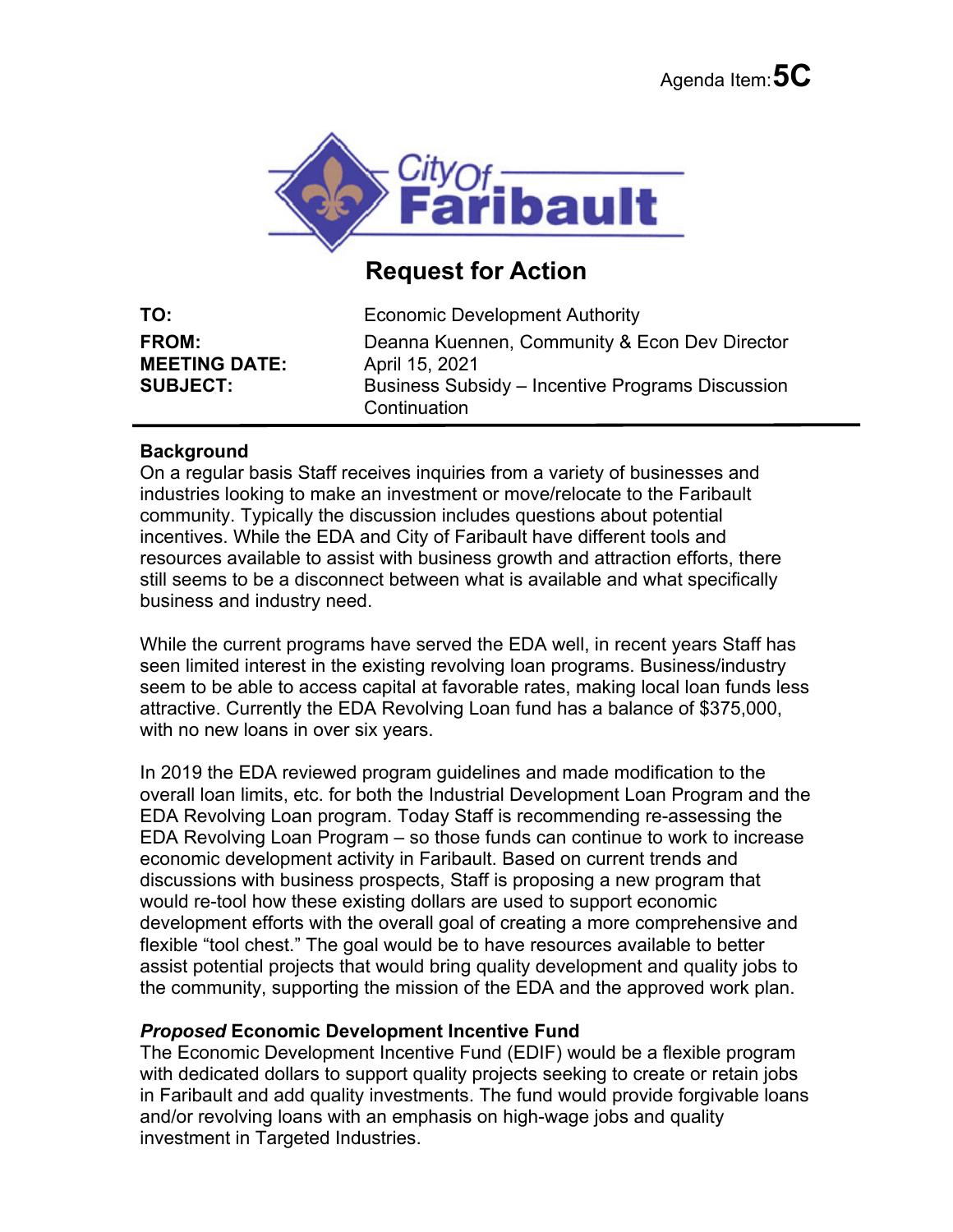The following are the proposed Targeted Industries that would qualify for the EDIF:

- Advanced Manufacturing,
- Food Processing,
- Warehousing and Distribution, and
- Avionics.

Targeted Industries would potentially qualify for a forgivable loan based on the size of the project and jobs created (meeting certain wage criteria). It is recommended that the maximum size of the incentive be based on the following:

- *Up to 1.5% of Investment; and/or*
- *\$2,500 per job*
- *Increase in tax base*
- *Maximum Incentive not to exceed \$100,000*

The following is an example of how the EDIF could work:

| <b>Project</b>                       |                                                |  |
|--------------------------------------|------------------------------------------------|--|
|                                      |                                                |  |
| <b>Investment</b>                    |                                                |  |
| <b>Facility Expansion</b>            | \$2,750,000                                    |  |
| Capital Expenditures (building)      | \$751,000                                      |  |
| Capital Expenditures (equipment)     | \$1,700,000                                    |  |
| Recertification                      | \$140,000                                      |  |
| Moving, Misc. Expenses               | \$175,000                                      |  |
| <b>Job Creation</b>                  |                                                |  |
| Total New Jobs                       | 20                                             |  |
| <b>Estimated NEW Taxes</b>           |                                                |  |
|                                      | EMV - \$6,247,800                              |  |
| <b>Existing building</b>             | Total Annual Taxes - \$202,122                 |  |
|                                      | Annual City Taxes - \$68,069                   |  |
|                                      | EMV - \$8,412,300 (increase of \$2,164,500)    |  |
| With 50,000 SF Expansion             | Total Annual Taxes - \$261,869 (+\$59,747)     |  |
|                                      | Annual City Taxes - \$88,060 (+\$19,991)       |  |
| <b>Totals</b>                        |                                                |  |
| Investment                           | \$5,516,000                                    |  |
| <b>Job Creation</b>                  | 20                                             |  |
|                                      | (Wages = $$16.00-\$33.00$ per hour + benefits) |  |
| <b>Maximum Incentive</b>             | \$82,740 (1.5% of project investment)          |  |
| $(1.5\% + $2,500/job)$               | \$50,000 (20 jobs)                             |  |
| <b>Total Incentive</b>               | \$132,740                                      |  |
| <b>Maximum Incentive Recommended</b> | \$100,000                                      |  |
| <b>ROI based on taxes</b>            | Approximately 5 years through city taxes       |  |